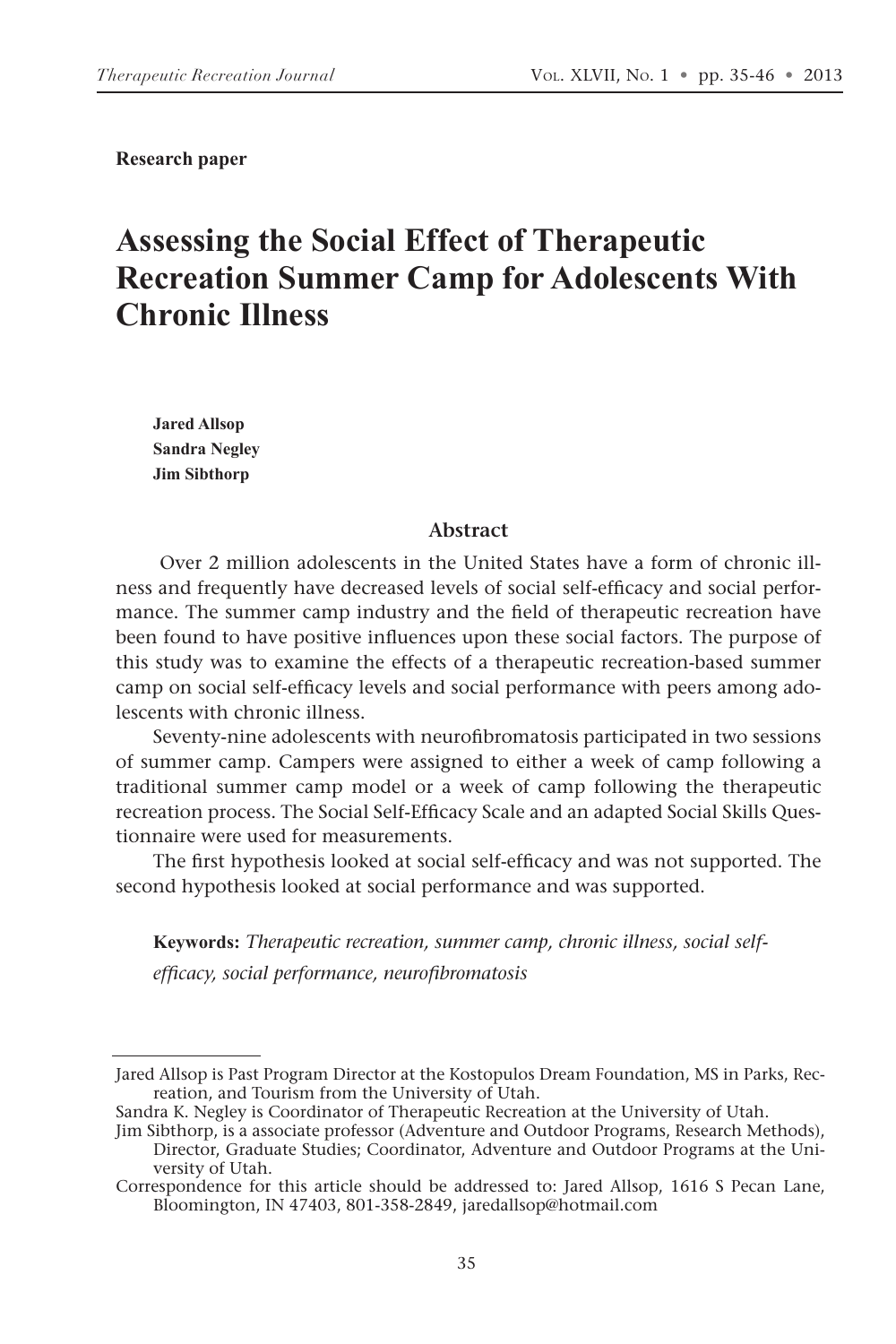### **Introduction**

*Chronic illness* is a term given to a group of health conditions that persists for longer than 3 months and most often will continue throughout a person's lifetime. Examples of chronic illnesses include cancer, heart disease, autoimmune disorders, respiratory tract diseases, diabetes, fibromyalgia, neurofibromatosis, asthma, and arthritis. Over 2 million adolescents in the United States have some form of chronic illness. Repeated doctor visits, medical treatments, and extended hospital stays all combine to limit the adolescent's exposure to various social situations, which in turn can delay or stunt the individual's social growth and drastically limit his or her social development (Bluebond-Langner, Perkel, Gorertzel, Nelson, & McGeary, 1990). This social isolation can lead to an increased occurrence of depression, anxiety, and behavioral problems for the adolescent (Hamlett, Pellegrini, & Katz, 1992). Often in comparison to their peers, he or she feels a lack of ability or control to develop meaningful social relationships, create new friendships, and excel in social settings. All of these issues can lead the adolescent with chronic illness to a lower sense of social self-efficacy (Harrison & McGuire, 2008; Meltzer & Rourke, 2005) or the belief they cannot successfully perform a given social task or a behavior change (Bandura, 1977). Social self-efficacy beliefs can be affected and modified by four different sources of information: performance accomplishments, also known as enactive attainment; vicarious experiences; verbal persuasive message; and physiological signals (Bandura, 1986, 1997). Social self-efficacy can be strengthened or weakened by how the information was received from each source.

Social self-efficacy is vital to the social development of adolescents with chronic illness. Individuals who have an increased sense of social selfefficacy are more adept at various social performances such as (a) instigating social conversations; (b) developing, strengthening, and maintaining social relationships; and (c) functioning in various social groups and social situations than individuals who exhibit low levels of general self-efficacy (Rapley & Fruin, 1999). Social performance is a behavioral manifestation of social selfefficacy (Bandura, 1997).

Research has indicated self-efficacy, including social self-efficacy, is strongly connected with numerous healthrelated outcomes, such as an increase in life satisfaction (Hampton, 2000), a decrease in both hospital visits and the duration of those visits (Horn, Yoels, Wallace, Macrina, & Wrigley, 1998), and an increase in overall functioning (Rejeski, Miller, Foy, Messier, & Rapp, 2001). Research also indicates both therapeutic recreation (TR) and summer camps are effective sources for increasing social self-efficacy for adolescents with chronic illnesses (Harrison & McGuire, 2008; Meltzer & Rourke, 2005).

Research by Maughen and Ellis (1991) identified TR as the main modality in decreasing depression and increasing social self-efficacy in an adolescent population. Additional research by Tate and Ellis (1997), Wise and Hale (1999), Autry (2001), and Harrison and McGuire (2008) also reported increased self-efficacy levels due to the successful implementation of the TR process: assessment, plan, implementation, and evaluation.

Summer camps for adolescents with chronic illnesses have also been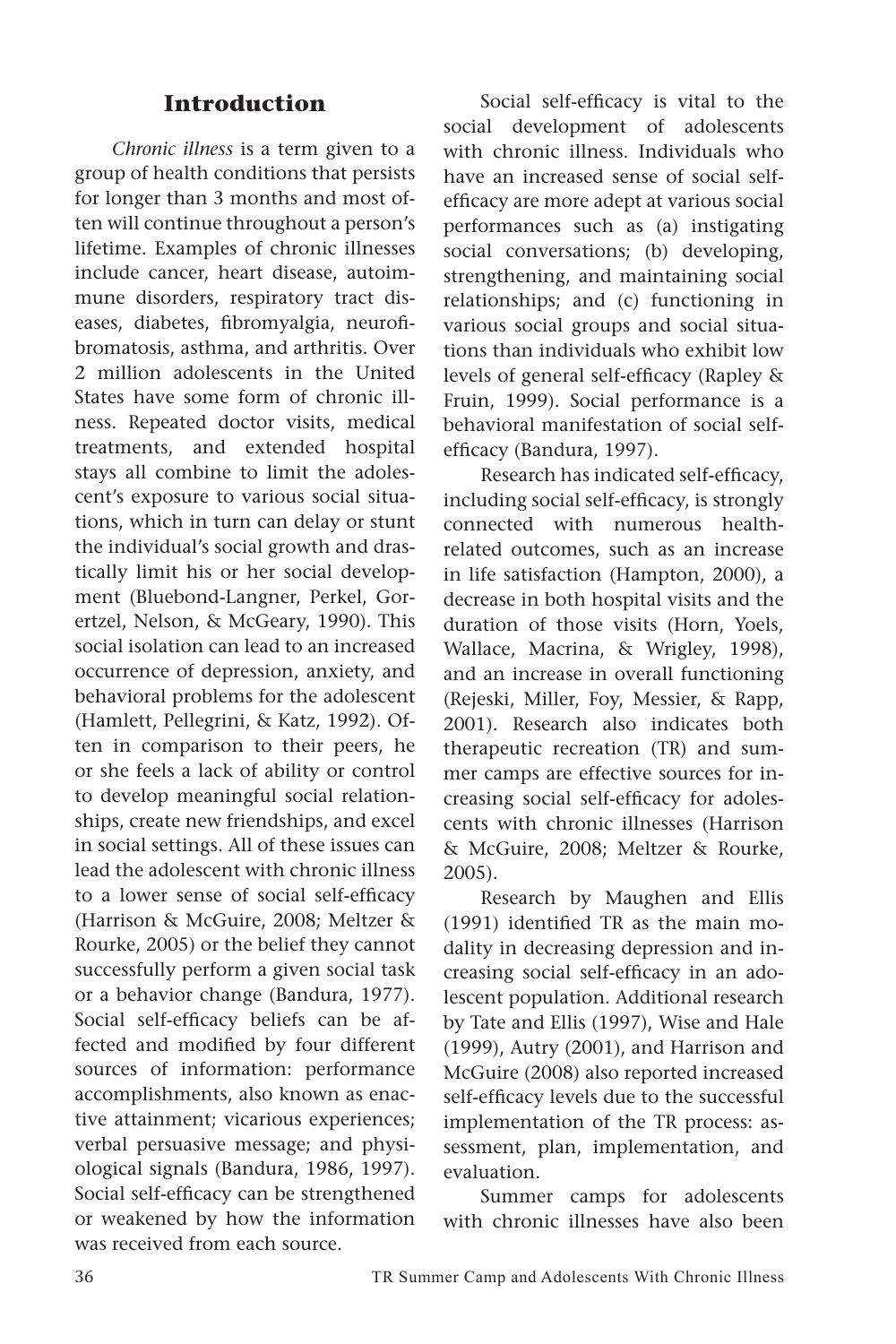shown to increase levels of self-worth and social acceptance (Meltzer & Rourke, 2005) and also provide the adolescent an invaluable experience of associating with other individuals in similar situations. In many instances, these associations are the only opportunity adolescents have to interact with other individuals of the same age and with similar medical situations outside of the hospital setting. In addition, summer camps can increase social self-efficacy and social performance by providing positive social situations, fostering independence, and providing opportunities for leadership experience (Thurber, Scanlin, Scheuler, & Henderson, 2007).

Although increased levels of social self-efficacy and social performance have been shown to be outcomes of both TR programs and summer camp settings, it is not known whether the combined effect would provide further increases in social self-efficacy and performance. Therefore, the purpose of this study was to examine the effects of a TR-based summer camp on social selfefficacy levels and social performance with peers among adolescents with chronic illness.

This study was primarily interested in testing two research hypotheses. The first hypothesis was that summer camp programs using TR programming to increase social self-efficacy among adolescents with chronic illness would be more effective at increasing social selfefficacy than summer camp programs not using TR. The second was that, in addition to self-reported social selfefficacy measures, participants in the TR-based summer camp session would exhibit a greater increase in social performance with peers over the traditional summer camp session.

## **Method**

### **Sample**

Seventy-nine campers were attending a specialty summer camp called Camp Kostopulos (Camp K) just east of Salt Lake City, Utah. Camp K is part of the Kostopulos Dream Foundation, a year-round organization that has provided educational, recreational, and cultural opportunities for children, adolescents, and adults with physical and cognitive impairments since 1967. The sample was divided into two sessions: Session 1, the Traditional Camp K Model, with 35 campers, and Session 2, the TR Process Model, with 44 campers. The term *TR Process Model* is used to differentiate between the two weeks of camp and does not refer to a TR model of practice. Thirty-seven participants were female and 42 were male, ranging in age from 11 to 22, with a mean age of 15.87. The adolescents came from across the United States, with diverse socioeconomic backgrounds. Final sample sizes were slightly lower than the 79 study participants for the hypothesis testing as only participants providing complete data sets at all times were included in the analyses.

Participants in this study had neurofibromatosis (NF), a genetic disorder that affects about 1 in 3,500 individuals (North et al., 1997). NF is characterized by small tumors that grow on the ends of nerves throughout the body. NF is a lifelong genetic disorder that is usually diagnosed in early childhood and brings with it a host of secondary complications, such as bone deformities, learning disabilities, café au lait spots, cardiovascular problems, gradual hearing loss, and chronic pain (Noll et al., 2007). Even though its name is not well recognized, it is a more common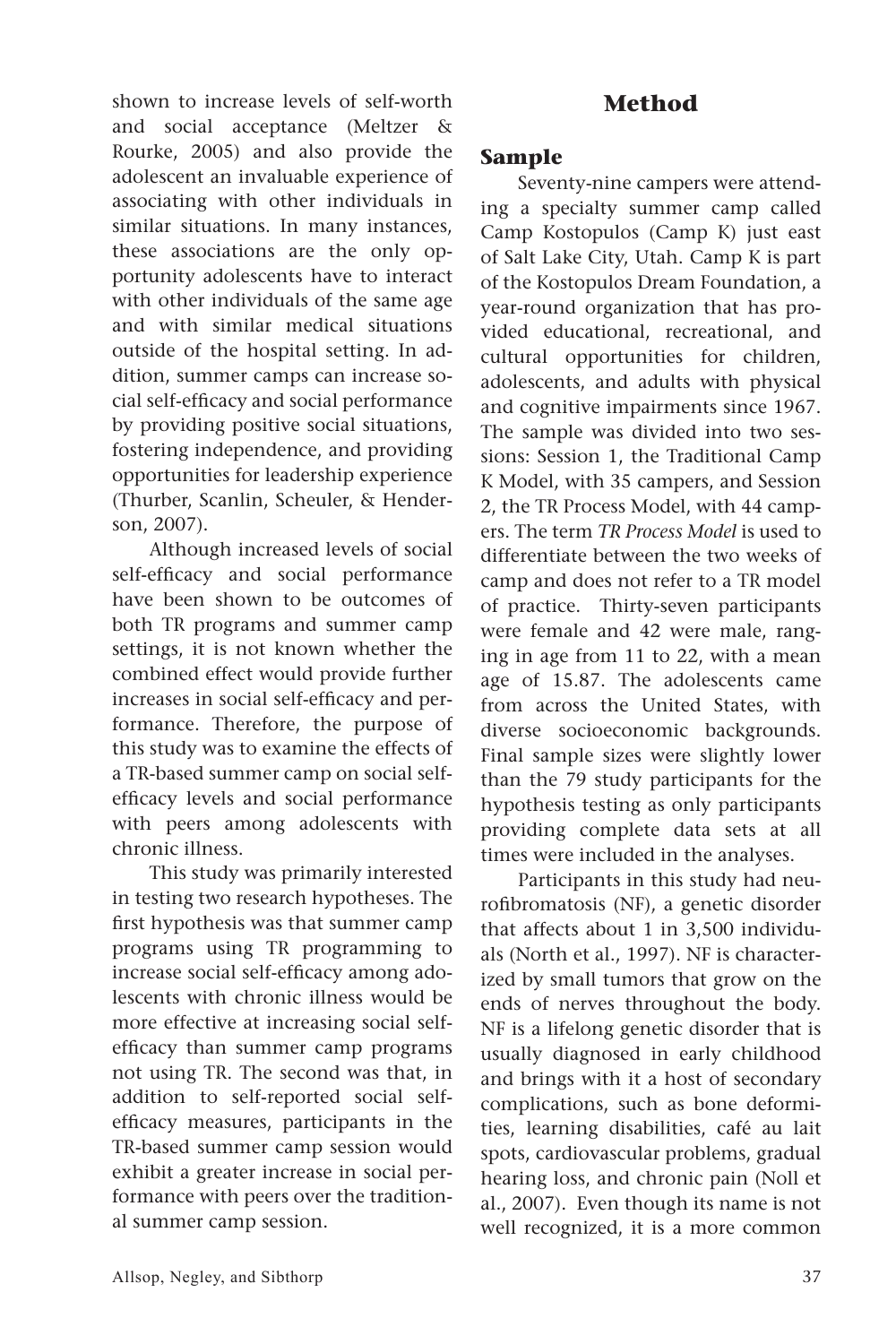chronic childhood illness than cystic fibrosis, Duchenne muscular dystrophy, and Huntington's disease combined. In addition to physical changes, the tumors can also result in various cognitive impairments. This decrease in cognitive functioning adds another barrier to cultivating meaningful social relationships and can lead to a further decrease in social self-efficacy. In many aspects, the social problems and lack of social self-efficacy exhibited by adolescents with NF are closely related to the social problems exhibited by adolescents with other forms of chronic illness.

#### **Consent**

Research participants were informed of the nature of this study through an invitational mailing included in the Camp K acceptance letter. This mailing contained all necessary information, including the purpose of the research study, data collection procedures, potential benefits or side effects of the study, provisions in the study to preserve confidentiality, a parental permission form, and a consent to participate form, and was approved by the human subject review board. It also clearly stated participation was voluntary and would in no way affect their camp acceptance. Campers who agreed to participate in the study had this information restated to them on the first day of camp.

### **Measures**

Research data were collected using the Muris Social Self-Efficacy Scale (SSES, 2001) and the adapted version of the Social Skills Questionnaire (SSQ). The SSES asks eight questions about social self-efficacy on a 5-point Likert scale. The answers range from *not very well* to *very well*. The scale was originally designed for classroom settings; therefore, two questions were slightly altered by changing the term *classmates* to *youth your age*. The SSES Cronbach's alpha was reported at .85 (Muris, 2001). An adapted version of the SSQ (Levinson, 2004) was also used. The SSQ is an observational rating of social performance completed by adult staff. The extent of the adaptation was replacing *child* and *peers* with *camper* and *campers*, as well as replacing *school* with *camp*. The SSQ Cronbach's alpha was reported at .86 (Levinson, 2004).

## **Study Procedures**

The first session of camp served as the control group; this session followed the Traditional Camp K Model. The recreational therapists completed the SSQ daily. No goals or objectives were created for the campers, and programs were designed to provide an enjoyable experience for the campers. No changes were made to the typical camp program, with the exception of administering the SSES upon arrival and immediately prior to departure. The second session of camp, the TR Process Model, followed the TR process throughout the session. This included TR assessments for each participant, measureable goals and objectives, targeted program plans within the same program activities as the first session, and proper evaluation and documentation of all participants and programs.

**Assessment.** The assessments were conducted using the Camp K assessment, which was a combination questionnaire and interview. Assessments were conducted by two trained recreational therapists who are Utah state licensed (Therapeutic Recreational Specialist, TRS) and nationally certified (Certified Therapeutic Recreation Therapist, CTRS) and seven TR interns from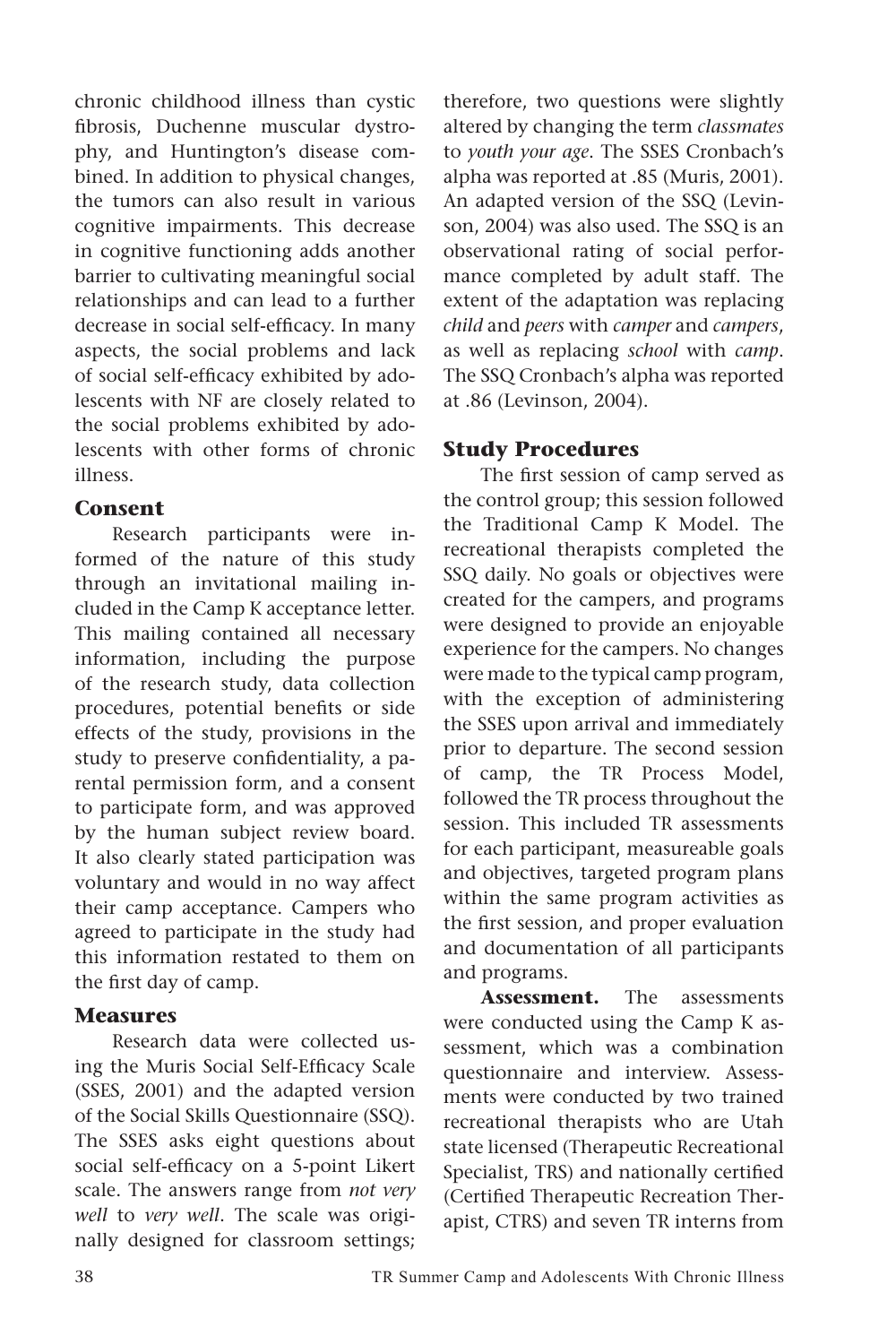Kostopulos Dream Foundation. The TR interns were trained in assessment, had completed a skills checklist based upon the National Council for Therapeutic Recreation Certification (NCTRC, n.d.) Job Analysis, and were under the continuous observation of their primary internship supervisor. For the purpose of this study, the term *recreational therapist* refers to both a CTRS and a TR intern.

The interview assessment established a relationship between the camper and the recreational therapist, gathered important information about the campers' social skills, and assessed the campers' physical, mental, social, behavioral, and emotional status, focusing primarily on the social aspect. Topics and questions related to social self-efficacy and social performance were discussed. To ensure the client offered as much information as possible, these questions were open-ended and the interview was conducted in a nonthreatening, comfortable, and safe environment. Assessments were conducted within 2 hours of the camper's arrival and lasted between 30 and 50 minutes. The pretest of the SSES was also collected at this time.

In addition to the interview assessment, the recreational therapist also conducted an observational assessment during the camper's first activity. Observations were conducted on the campers' interactions in social situations, such as whether they initiated conversations or shied away from interactions, whether they could establish relationships, whether their illness held them back in social situations, how they reacted to disagreements, how they reacted to individuals of the opposite sex, and whether they could maintain social relationships. Observation was continued throughout camp as a part of the ongoing evaluation to identify camper interaction in a variety of social situations and social selfefficacy growth over the course of the entire session.

**Planning.** Based upon the result of the SSES, the interview assessment, and the observational assessment, the recreational therapist created measureable goals and objectives for each camper. Goals were based upon social self-efficacy. Goals such as "upon completion of this session of camp, the camper will display at least two positive social interaction techniques as judged by the recreational therapist" or "by the end of this session of camp, the camper will identify three new personal social strengths when asked by the recreational therapist" were set for each camper. Each goal was based upon accomplishing certain behavioral objectives that were written to account for multiple sources of social self-efficacy.

Because performance accomplishments are the most powerful source of information to increase social selfefficacy, they were included in most of the behavioral objectives. Examples of behavioral objectives for performance accomplishments included "with prompting from the recreational therapist, the camper will identify at least one situation where he or she overcame his or her social fears to initiate a conversation by session end"; "with aid from the recreational therapist, the camper will discuss how he or she developed a new friendship by the end of the opening weekend of camp"; or "without help from the recreational therapist, the camper will identify at least one new social interaction technique he or she learned while at camp."

Behavioral objectives also used vicarious experiences to strengthen social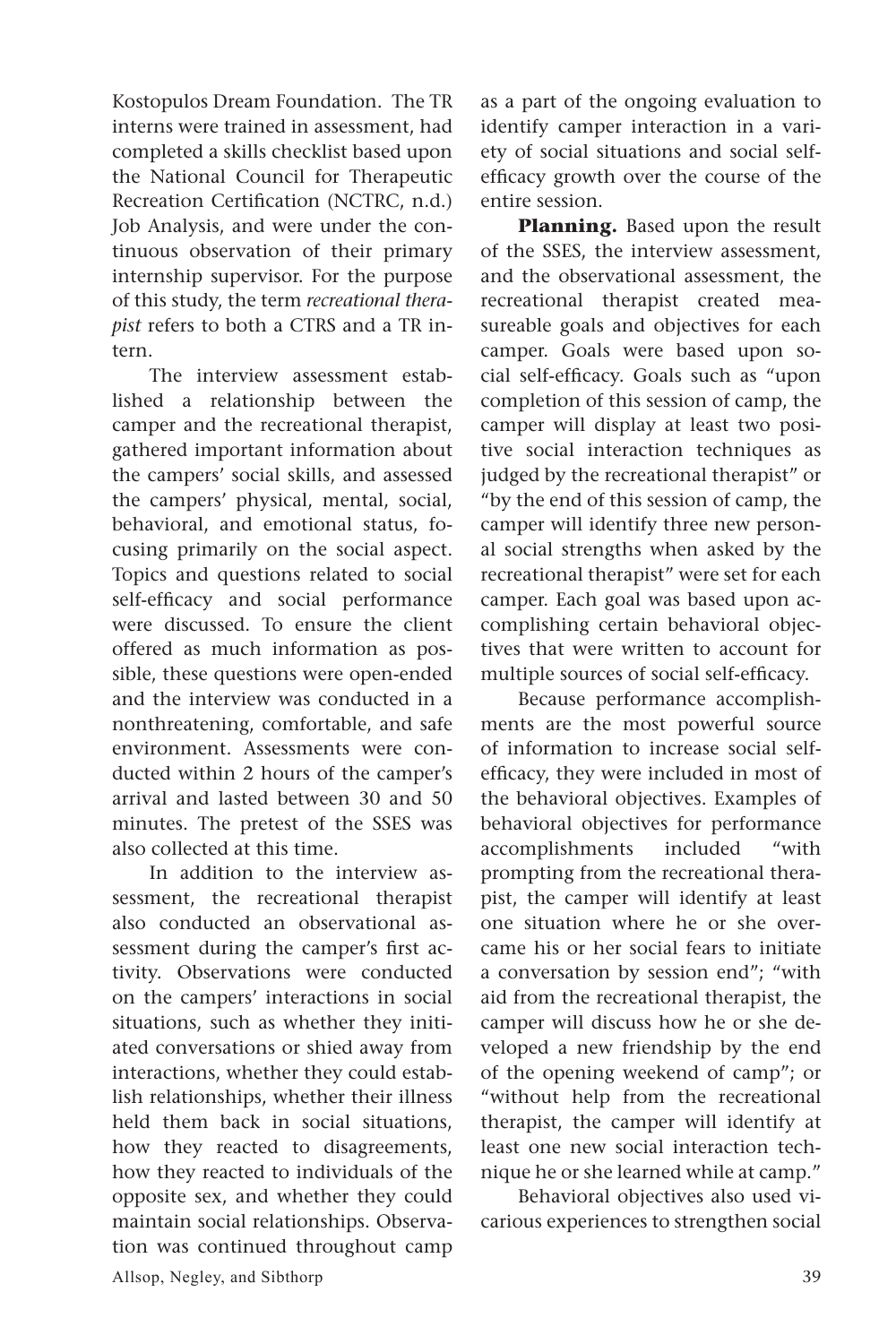self-efficacy. Examples of behavioral objectives for vicarious experiences included "while observing a model express his or her opinion to fellow campers, the camper will identify one strategy that was used by the model to the recreational therapist by activity end" or "the camper will use mental imagery to visualize how he or she would act if he or she encountered an unfamiliar individual and identify to the recreational therapist two social interaction techniques that he or she used."

Although generally less influential, objectives were also crafted to target verbal persuasion and physiological and emotional signals when appropriate. These included seeking encouragement and feedback as well as interpreting and reflecting on feelings before, during, and after activities.

**Implementation.** Before each activity, the recreational therapist introduced the activity, discussed the goals and objectives, and discussed with the campers their general views and feelings toward the activity. Safety concerns were reviewed, and the recreational therapist encouraged positive social interactions. Throughout the activity, the recreational therapists worked with groups and individuals to reach their goals and behavioral objectives. The therapist used all four sources of information to strengthen social self-efficacy and social skills in order to decrease negative stressors associated with social situations.

The recreational therapist used performance accomplishments to focus on the social successes of the camper. By focusing on these successes, the camper could begin to understand what it takes to create and cultivate meaningful social relationships. These accomplishments bring about strong feelings of mastery and lead to increased social self-efficacy. As needed, the recreational therapist introduced aids to assist in the successful completion of a desired social task. Aids included note cards, direct guidance from the recreational therapist, and peer models to guide the camper through a particular social situation. The recreational therapist also used debriefing sessions to reflect upon the success of the activity. These debriefing sessions helped the campers connect the camp activity to other life situations.

Vicarious experiences were also used in the implementation of all activities. By observing the other campers, individuals who were the same age, had the same illness, and had similar abilities in social situations began to realize, "if they can create social relationships, then so can I." They were able to not only witness their peers having positive social interactions, but also initiate those social interactions. This allowed for direct peer modeling. When appropriate, the recreational therapist also acted as a model, demonstrating acceptable social interactions and tactics for dealing with particular circumstances.

Another form of social self-efficacy the recreational therapist implemented in the activity was that of verbal persuasion. The recreational therapist provided targeted, specific, immediate feedback to each camper regarding effort, skill, successes, and future suggestions. Examples of feedback included "You're really getting to know a lot of people here at camp," "You have an easy way of making friends with anyone," "That was awesome how you helped that other camper join the group," or "I know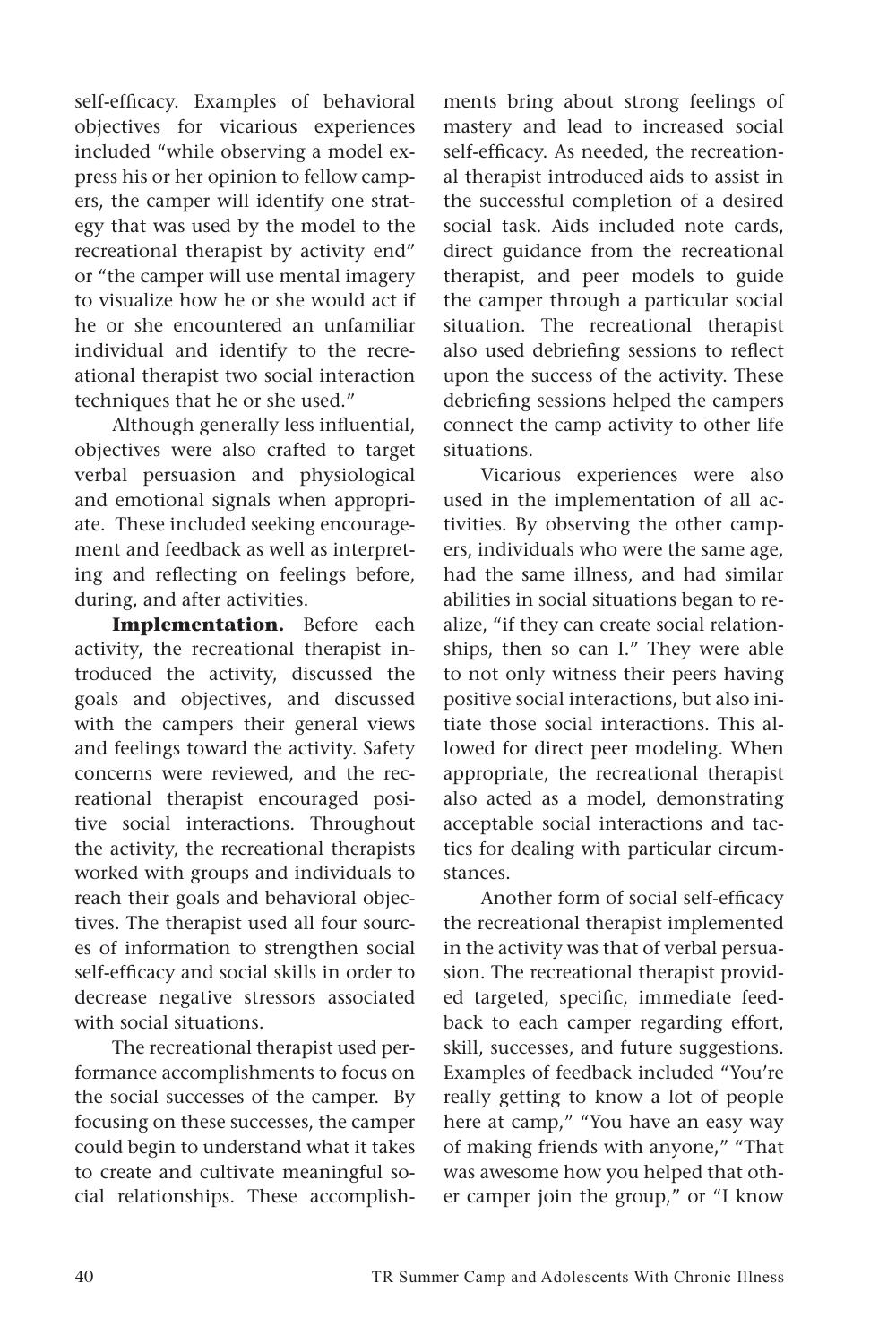it's difficult to make new friends, but I can tell you are really stepping outside of your comfort level and making an effort. Keep it up." Comments such as these created a supportive environment in which the camper felt safe to ask for assistance or continued to have the confidence to create more social successes.

The last form of social self-efficacy information was physiological signals. These physical signals notified the camper that they think either they will fail or they will succeed. To decrease the feelings of failure, it was important that the recreational therapist helped the camper know it is okay to be nervous. It was important the camper knew that even though an activity or social situation might seem difficult, it was a safe activity and a safe environment.

By using these four sources of social self-efficacy information in the implementation stage of the camp session, the recreational therapists helped the campers strengthen their social self-efficacy. They helped them to understand (a) the benefits of social relationships, (b) how to create and maintain those social relationships, and (c) how to conquer the challenges in cultivating meaningful social experiences.

**Evaluation and documentation.** The recreational therapists conducted evaluation and documentation after every morning, afternoon, and evening activity or program. This included an activity/program evaluation and individual camper progress notes and evaluations for both sessions of camp. During the Traditional Camp K Model, the individual camper evaluations were based upon staff's general observations of camper behaviors, the daily SSQ, and the SSES at the end of the camp. During the TR Process Model, the individual camper progress notes were directed at progress or lack of progress toward the campers' behavioral objectives, the daily SSQ, the SSES at the end of the camp, and a discharge assessment.

#### **Data Analysis**

The data were analyzed using SPSS 19.0 with both descriptive and inferential statistics. A 2 x 2 mixed ANCOVA was used to compare the results from the SSES. The between subjects factor was model with two levels (Traditional Camp K Model and TR Process Model) and the within subjects effect was time (pre and post). Alpha was set at .05. A repeated measures ANCOVA was used to compare the results of the social performance scores gathered from the SSQ. The Day 1 baseline observation was used as a covariate. SSQ scores were coded so that larger numbers for analysis represented improvements.

## **Results**

### **Hypothesis Tests**

The first hypothesis, summer camp programs using TR programming to increase social self-efficacy among adolescents with chronic illness will be more effective at increasing social self-efficacy than summer camp programs not using TR, was not supported by these data ( $p > .05$ ). There was, however, a significant main effect for time, *F*(1, 70) = 17.1, *p* < .001, indicating Traditional Camp K and TR Process Models resulted in increased social self-efficacy. The descriptive statistics are presented in Table 1.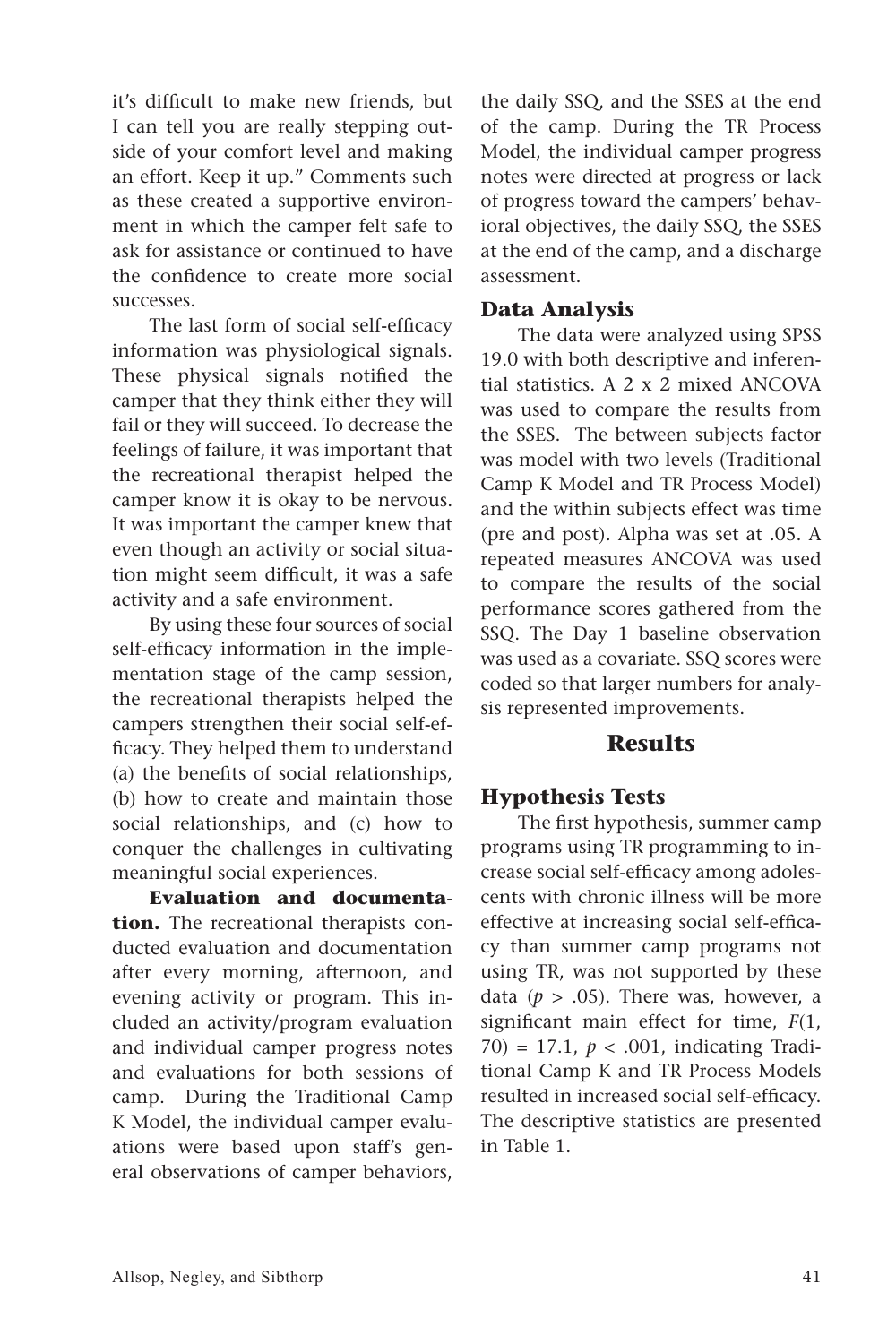| Groups           | <b>Mean Pre SSES (SD)</b> | <b>Mean Post SSES (SD)</b> | N  |
|------------------|---------------------------|----------------------------|----|
| Camp K Model     | 3.56(.79)                 | 3.87 (.78)                 | 32 |
| TR Process Model | 3.67(.82)                 | 4.01(.63)                  | 40 |

**Table 1**

*Descriptive Statistics for Hypothesis 1: Social Self-Efficacy Over Time by Treatment*

The second hypothesis, participants in the TR Process Model will exhibit a greater increase in social performance with peers over the Traditional Camp K Model, was supported by statistical analysis. The time–model interaction was significant,  $F(4, 71) =$ 9.868,  $p < .001$ ,  $\lambda = .643$ ), indicating improvement in social performance with peers improved more for the TR Process Model than for the Traditional Camp K Model over the days at camp. See Figure 1 for a plot of the social performance with peer's scores plotted for each day by model (Camp K vs. TR Process). This figure shows consistent and significant improvements in social performance observed during the TR Process Model over time compared to the Traditional Camp K Model.

## **Discussion**

The treatment of a TR-based summer camp appeared to have no greater impact on the participants' social selfefficacy levels than that of a traditional week of camp. These findings are not entirely consistent with existing literature; Harrison and McGuire (2008) found TR was an effective tool for increasing social self-efficacy. However, it may be that camp experiences are well suited to fostering social self-efficacy, and this effect occurs regardless of an intentional TR process. Thurber, Scanlin, Scheuler, and Henderson (2007)



*Figure 1.* Estimated Marginal Means of Adapted SSQ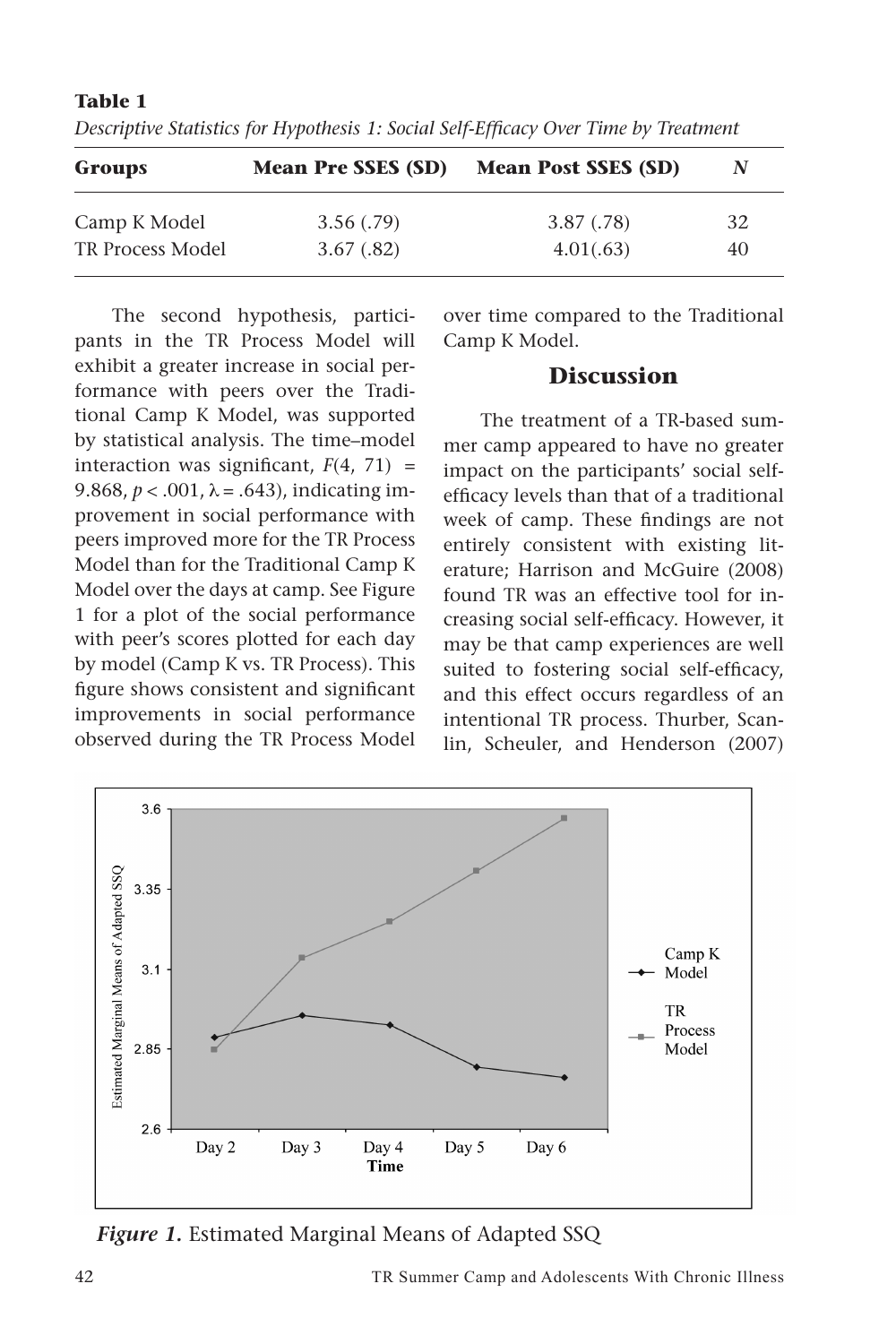indicated summer camps can increase social self-efficacy by providing enriching social encounters, helping campers gain independence, and providing leadership opportunities. Meltzer and Rourke (2005) also found similar results supporting the use of summer camps as a valuable tool to address social self-efficacy. Although not an explicit hypothesis of this study, the findings further support the utility of camp experiences for developing social self-efficacy in campers.

The study showed that over time levels of social performance could be more positively affected through the use of the TR process within summer camp programs. These findings appear to be consistent with existing literature. Winfree, Williams, and Powell (2002) recognized summer camps are valuable tools for addressing social performance issues. Meltzer and Rourke (2005) also found summer camps provide unique opportunities for socialization for individuals with chronic illness. Wise (2008) found TR services can support important health-promoting behaviors, including social performance.

The discrepancy with the existing self-efficacy literature related to TR programs may be due to several factors. The first is the social nature of the camp experience may conceal the effectiveness of the TR process in these inherently social settings. It is also possible the treatment was ineffective or of insufficient dosage to effect social self-efficacy. Additional key differences between this study and those presented in the literature are the duration of time and the focus of the study. This study was limited to two sessions of 7 days each and explored a general understanding of social self-efficacy. Other studies were conducted over several weeks and months and explored more concise forms of social self-efficacy, focusing more on leadership, social encounters, and social independence. Even though social self-efficacy is more focused than just self-efficacy, it is still broad enough that it is difficult to see significant results in 7 days. In the future, it is advisable to focus social self-efficacy to more specific constructs, such as self-efficacy in leadership situations or social interactions self-efficacy. It is also favorable to use summer camp settings that allow for a longer time period than 7 days.

Although the self-perception did not change as a result of the TR process, the behavioral manifestation—social performance—showed significant and consistent gains over time for the TR model, gains that were not observed in the Traditional Camp K Model despite similar increases in social self-efficacy. The therapeutic process, although not necessary to change self-perceptions, possibly remains essential to changing actual behavior.

## **Implications for Practice and Research**

There are several implications for both practice and research from this study. Those implications include theory-based practice, the value of the TR process, training for recreation professionals, and new ways to assess programs.

**Practice.** Results from this study support the position that programs that are firmly based in theory can provide significantly meaningful results for participants. Furthermore, programming based upon social selfefficacy and social cognitive theory seems to be effective at addressing social deficiencies, specifically within TR and summer camps, where social out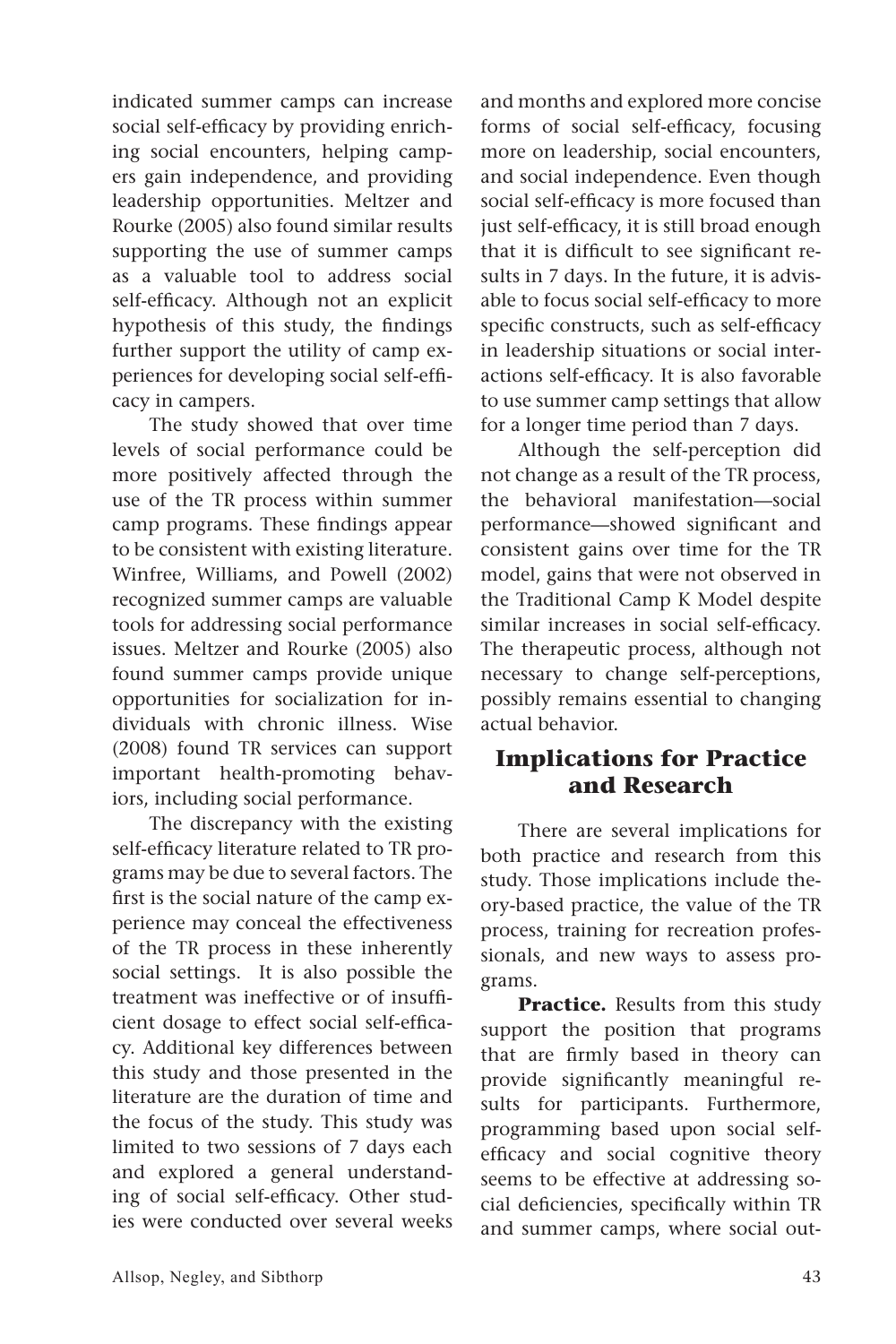comes are targeted. It was evident the use of peer models (other adolescents with NF) and vicarious experiences (a key component in social cognitive theory) was a powerful tool in increasing social performance. Future recreation providers, including recreational therapists, can and should use social cognitive theory, in connection with their own therapeutic methods, to promote positive social change within their clients' lives (Wise, 2008). Recreational therapists should have a sound understanding of social cognitive theory and self-efficacy, as well as the knowledge to incorporate them into their practice. By building a theory-based practice, recreational therapists can help clients achieve greater outcomes.

This study supports the value of the implementation of the TR process. Through the use of TR-based assessments, targeted and specific program planning, proper implementation, and thorough evaluation and documentation, campers were able to achieve a higher level of social interaction (Richeson, Croteau, & Jones, 2004). Future recreation providers, including summer camps, which look to increase specific social skills within the lives of their clients, may find success using the TR process by employing trained and certified therapeutic recreational specialists (Wise, 2002). By doing so, the camp would be better equipped to meet the individual social needs of their participants and provide a more targeted program that shows evidence-based benefit to the participants.

An additional implication from this study is the need for trained, devoted, and educated professionals within the field of recreation. It is vitally important that camps employ staff who are educated and committed to the camp and to their profession. For programs using TR, whether or not it is within the summer camp industry, it is essential TR professionals are dedicated to the mission of the organization, to the TR process, and to the profession of TR. This dedication begins within universities, is strengthened through the internship process, and is fortified by continuing education throughout the life of the CTRS.

Another implication is evaluating the ways that providers assess or measure recreation programs. In this study, self-reported measures were based upon concepts that were more difficult to capture than the measures based upon observations. It is important to create and use measures that are not based upon self-perceptions. Therefore, future recreation programs in general need to be able to use outcome measurements and assessments that go beyond mere self-reports.

**Research.** The implications for research align with the implications for practice. It is important that research continues to strengthen programming by expanding the current literature on theory-based programming. It is also important to continue to explore the benefits of TR. Future research should focus on the benefits of partnering TR services and programming with other fields. It is also important to expand the knowledge base associated with program assessments and outcome measures.

## **Limitations and Delimitations of the Study**

In addition to the challenges noted above, there are several other notable limitations of this study. First, the raters of the SSQ were some of the same individuals who implemented the daily programs. The recreational therapists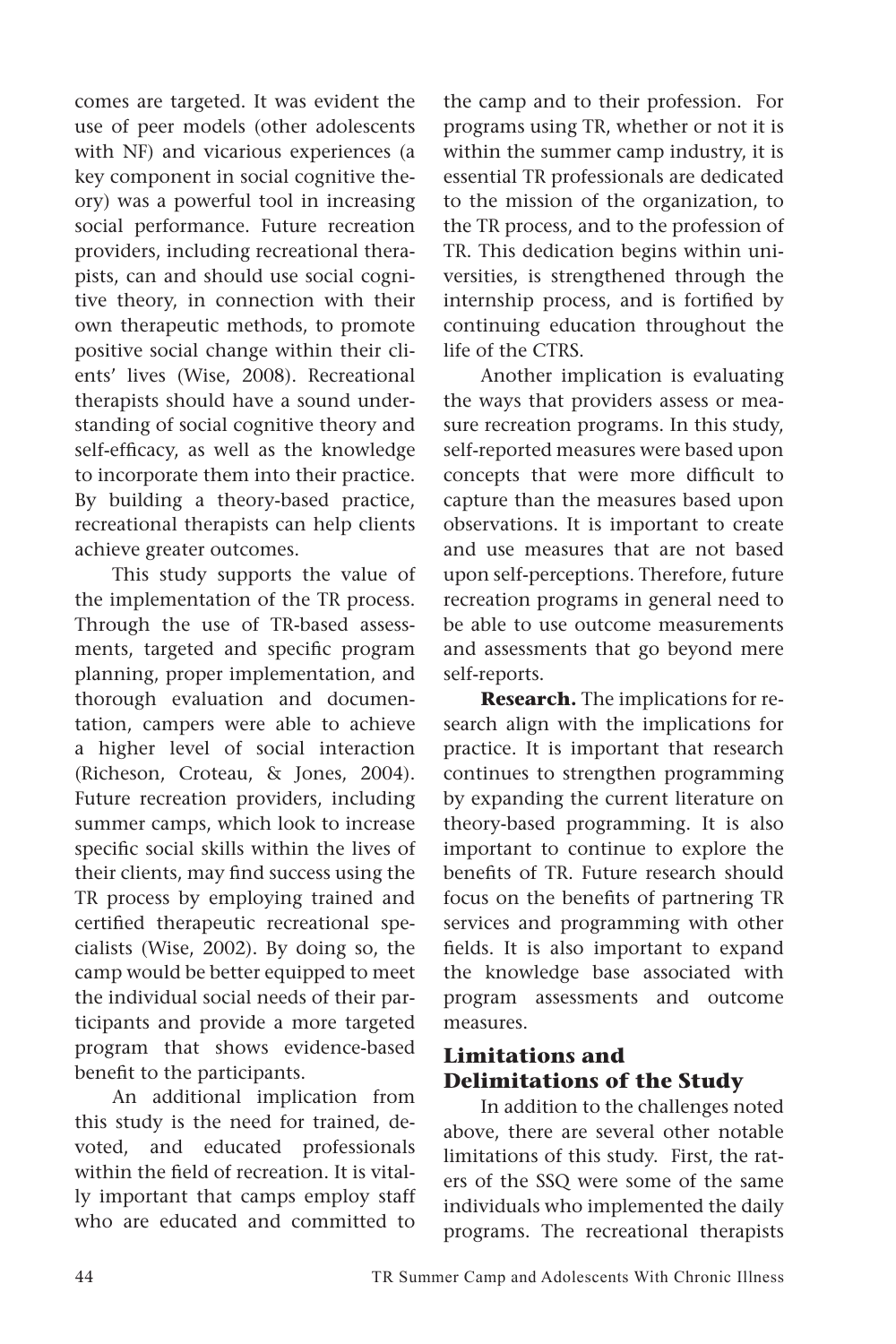possibly were not able to compartmentalize the successfulness of their program from the social successfulness of the individual participants within that program. This may have led to inadvertent inflation of SSQ ratings. In the future, it is advisable that the raters be independent of the program implementation or that at least multiple individuals implement a program in an effort to decrease the possibility of rater bias. Second, TR interns were used instead of seasoned, licensed and certified TR professionals during the TR Process Model week of summer camp. Interns were originally chosen to participate in this study because they were experienced and familiar with the camp's policies, procedures, and operations. The students had met basic competence standards through Camp K, their perspective university requirements, and a NCTRC Job Analysis checklist to participate in the TR process. However, an experienced CTRS would have been better able to accurately perform assessments, plan intentional programming, implement activities, and execute critical evaluations and documentation. Third, due to the partnership with the host summer camp, the Kostopulos Dream Foundation, neither random selection nor random assignment was possible. A convenience sample was used where the participants were assigned to the sessions of camp based upon their individual preference. This required the use of the first day of summer camp SSES and SSQ scores to be used as a covariate. If possible, in the future, random selection and assignment would be preferred.

#### **Conclusion**

For adolescents with a chronic illness, a lack of social self-efficacy is a serious problem. TR-based summer camps can help address these issues and provide an effective way to strengthen and support social skills within adolescents with a chronic illness. Through this study, it is clear agencies and organizations that rely on theory-based programming, use the TR process, and employ highly trained staff can have an impact upon the social lives of the individuals they serve.

## **References**

- Autry, C. E. (2001). Adventure therapy with girls at risk: Response to outdoor experiential activities. *Therapeutic Recreation Journal, 35*(4), 289–306.
- Bandura, A. (1977). *Social learning theory*. Englewood Cliffs, NJ: Prentice Hall.
- Bandura, A. (1986). *Social foundations of thought and action: A social cognitive theory.* Englewood Cliffs, NJ: Prentice Hall.

Bandura, A. (1997). *Self-efficacy: The exercise of control.* New York, NY: Freeman.

- Bluebond-Langner, M., Perkel, D., Gorertzel, T., Nelson, K., & McGeary, J. (1990). Children's knowledge of cancer and its treatment: Impact of an oncology camp experience. *The Journal of Pediatrics*, *116*, 207–213.
- Hamlett, K., Pellegrini, D., & Katz, K. (1992). Childhood chronic illness as a family stressor. *Journal of Pediatric Psychology*, *17*, 33–47.
- Hampton, N. Z. (2000). Self-efficacy and quality of life in people with spinal cord injuries in China. *Rehabilitation Counseling Bulletin*, *43*(2), 66–74.
- Harrison, M. M., & McGuire, F. (2008). An investigation of the influence of vicarious experience on perceived self-efficacy. *American Journal of Recreation Therapy*, *7*(1), 10–16.